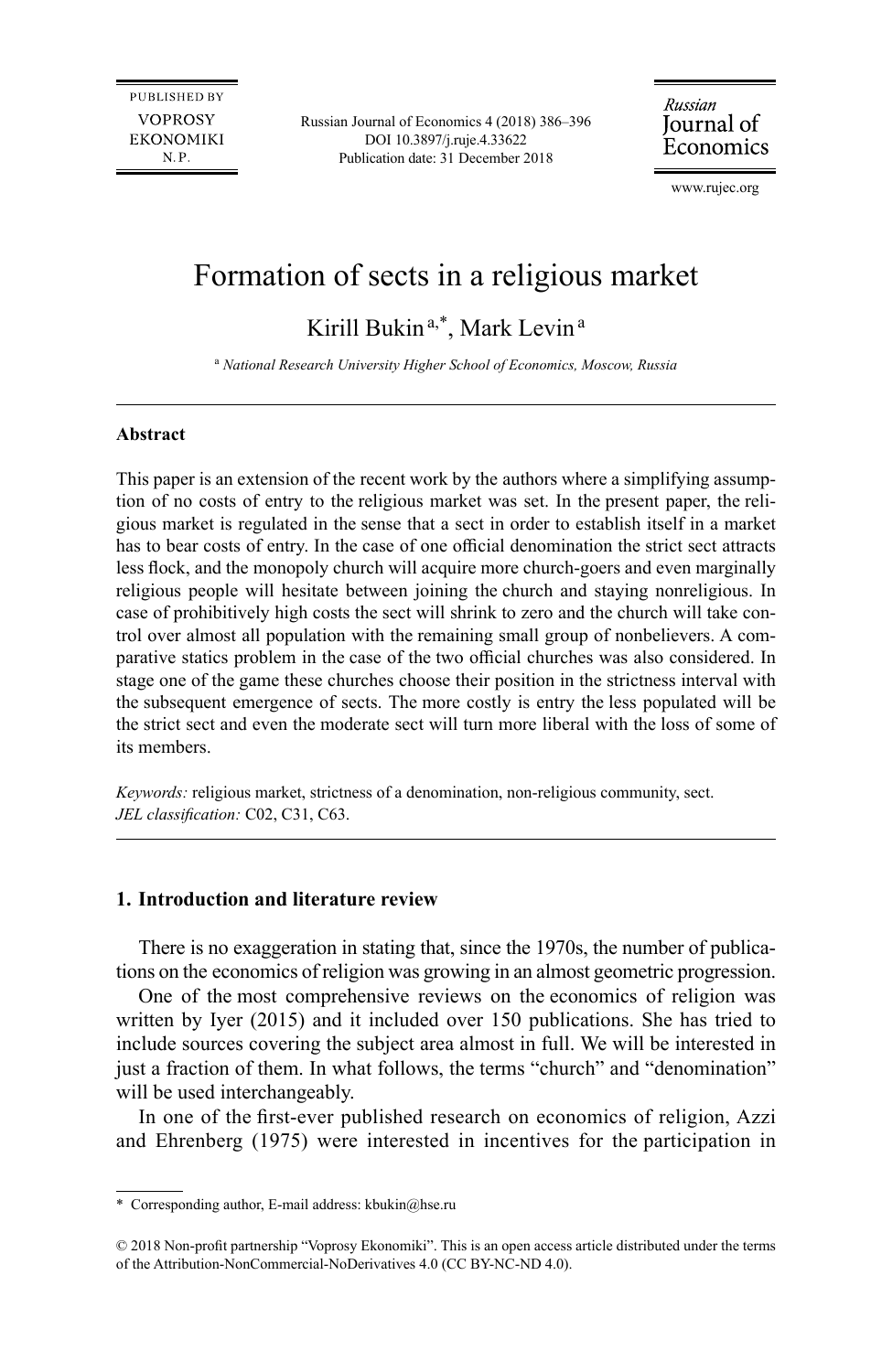church-related activities. By introducing a multi-period utility maximization model, they found at least three such reasons: believers view their afterlife consumption as being related to their participation. Secondly, they derive current satisfaction from church membership and thirdly there are some social pressures that may suggest that participation will positively affect individual success.

It would be fair to say that the economics of religion as a branch of economics started with the pioneering work of Iannacone (1998). He was the first to apply the club goods theory to religious markets. He has shown that, in such markets, there are entry costs, churches compete for the churchgoers and denominations offer differentiated goods. Religious capital, as a term, was introduced and it was shown that the welfare of the parish depends on its value.

In Innacone's series of papers (Iannacone, 1992, 1994, 1998), it was shown that rational consumers of religious goods choose denominations and, at the same time, denominations act as firms offering goods at a market.

The fight against free-riding is a task always faced by the churches. Iannacone has shown that the most effective way of preventing such behavior would be to set rules for the churchgoers that restrict their secular activities. The term "stigma screening" reveals the fact that strict churches have fewer free-riders, higher contributions and stable participation in church life. Moreover, such restrictions make opportunity costs of secular life higher. McBride (2008) presented in detail the practices of the Church of Jesus Christ of Latter Days Saints (LDS, Mormons) along with the stigma screening. McBride was the first to show that the LDS Church produces "high-quality club goods" and "also attempts to identify members' contribution levels and selectively reward high contributors" (pp. 396–397). The LDS Church has worked out the menu for religious goods and the monitoring procedures that enable the clergy to assess the inputs from the individuals. McBride points out that "stigma-screening and menu-monitoring… should be understood as complementary methods for meeting diverse religious goals" (p. 397).

Iannacone made a distinction between churches and sects. If compared to churches, sects exhibit norms which are alien to the prevailing norms of a society. Within the range of strictness, sects are usually more restrictive and they tend to impose unproductive costs such as stigma, sacrifice and behavioral rules. At the same time, sects are quite effective in expelling members who consume religious goods and who give back nothing in return.

Dietary restrictions, strict dress code and many other prohibitions enable flock behavior to be controlled. These restrictions make secular life costly and give a signal about a person's adherence. There is a connection between a formal expression of belonging to a sect and the extent of their participation in the build-up of religious capital both in terms of material and spiritual input.

In 1995 and 1997, Iannacone published papers, with the co-authors, in which they tried to answer two interrelated questions: why do some churches grow rapidly and others lose members and what is the role of government regulations affecting the well-being of denominations?

The answer to the first question is quite simple: churches with high participation rates and abundant resources tend to grow and denominations with low participation tend to decline. Moreover, there is a positive correlation between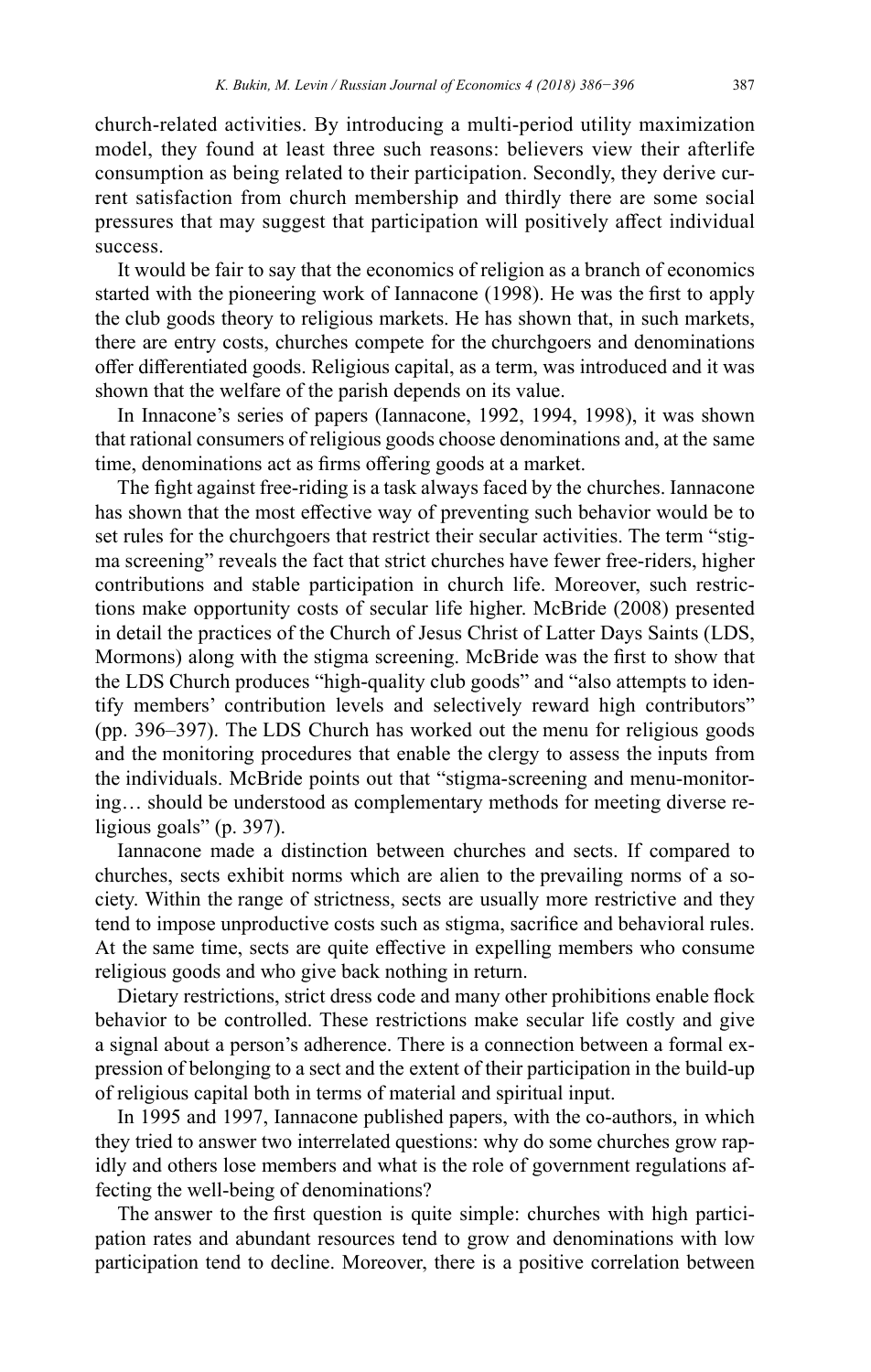the strictness of a church and religious giving. That explains why strict churches with stable participation rates survive albeit not necessarily grow.

As for question two, the authors think that simple deregulation is the major factor of change in the life of religious institutions. Authors provide many examples when the government policy aimed at deregulation of the religious market brings competitiveness and new religions emerge. Grzymala-Busse (2014) compares practices of the liberal churches and strict ones aimed at preserving denominations. Contrary to the liberal churches that are ready to forego some doctrines and rites in order to keep churchgoers numbers stable, strict denominations form selfcontained clubs that base their survival not on proselytism or conversion, but on encouraging large families and fertility. She has found that the main mechanism that helps them not only to survive, but to expand, is the growing cost of exit of its members.

A similar narrative can be applied to the Ultra-orthodox Judaism. A detailed analysis of its determinant in the 21<sup>st</sup> century was undertaken by Berman (2000). This research embraces the history of the birth of the Ultra-orthodox Judaism as retaliation against the transition to the market economy in the  $19<sup>th</sup>$ century and the spread of the reformed Judaism. The club goods theory explains mutual insurance within the communities. Berman traces the connection between fundamentalism and fertility. In modern Israel, Berman states, "subsidies to Ultra-orthodox club exacerbate distortionary sacrifices and prohibitions, causing reductions in labor supply and increases in fertility" (p. 946). By using the club goods approach, Berman manages to explain the puzzles for a social scientist. These puzzles are: how to explain religious practices of the Ultra-orthodox becoming more time-consuming and stringent, their women fertility rate is still on the rise—a rarity in modern society and, finally, although on average these families are poor, the Ultra-orthodox men prefer to stay as students in yeshivas (religious schools) until they reach the age of 35 or even 40. Berman suggests that the third "puzzle" can be explained by signalling to the club their commitment. Here again, the religious sacrifices screen out the free-riders.

McBride (2015) argues in his recent paper that even strict sects tolerate freeriders since they are seen as potential members of a denomination. As an individual's religious capital increases, the incentive to free-ride decreases. Children from religious families are another source of future members for denominations. Shy (2015) has elaborated the dynamic model of a denomination with overlapping generations.

Levy and Razin (2012) have decided to find out how the religious beliefs are formed. They managed to set a game theory model in which the individuals interacting with the believers inside the church, as well as the outsiders following in these interactions the simple prisoners' dilemma game, envisage the response from the Almighty to their behavior (cooperate or confront). Religious beliefs are defined as a statistical relationship between an individual's behavior and the likelihood to experience negative or positive utility shocks. As a result of these interactions and the beliefs formations, an individual either joins the church or remains non-religious. Although the concept of strictness is not used in this paper, still only those individuals who see a clear connection between reward/punishment and their activities join the church. This model sheds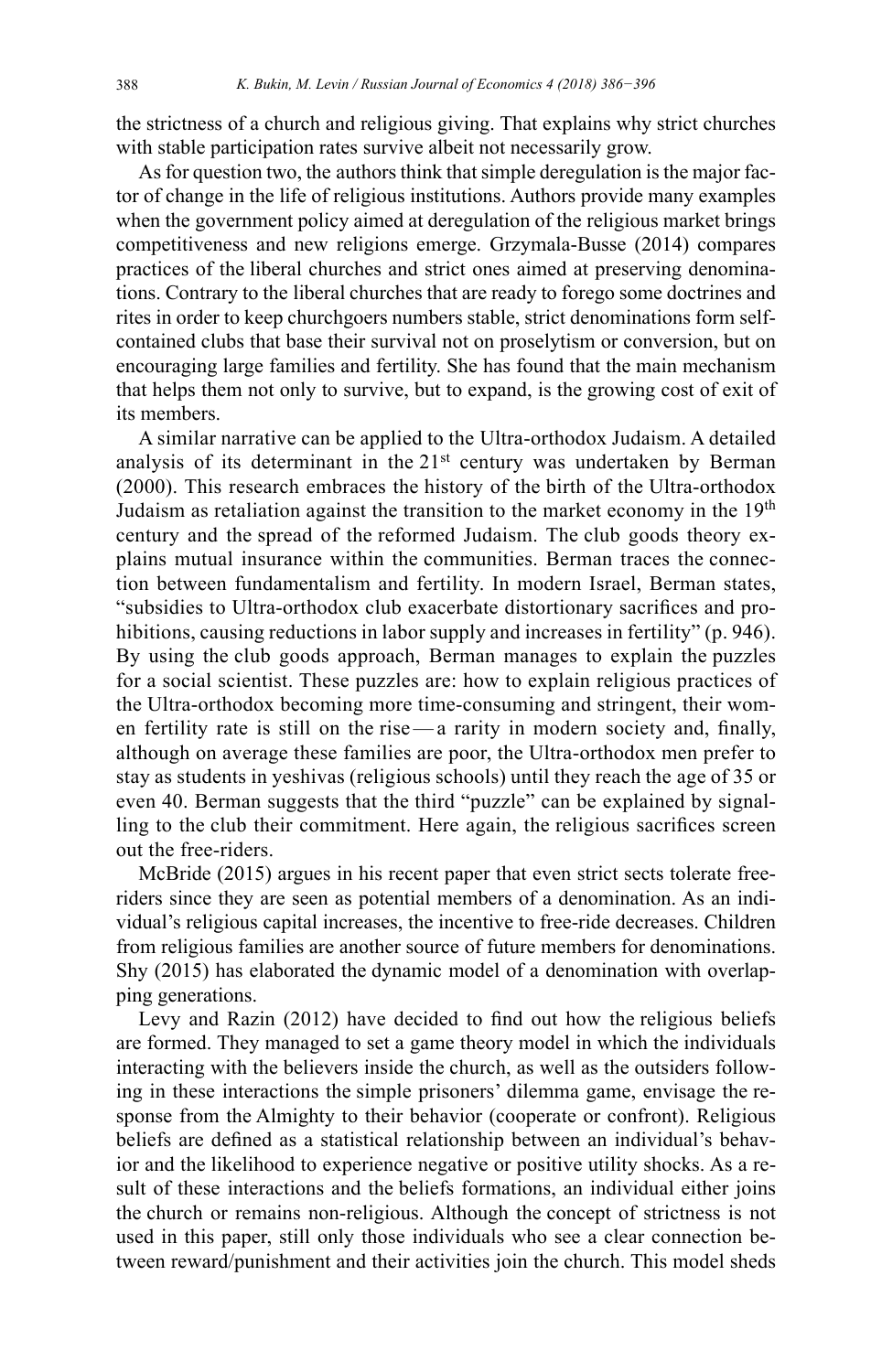light on motivations to become religious. A spiritual motivation arises as individuals believe that cooperation is rewarded. A material motivation arises as religious individuals enjoy an equilibrium higher level of cooperation from others. Still this model could not help understand the prospects of the religion as an institution in the near future.

Let us consider several papers that can be grouped together under the title "spatial models of the religious market". The name originates from the pioneering work on the industrial organization (Hotelling's spatial model). Montgomery (2003) defines the utility of a religious individual by the formula  $U_j(x, e) = -e + e_j - d(x - x_j)^2$ , where *j*—denomination's number,  $e_j$ —its exogenous efforts on religious community well-being, *xj—*its location on the strictness interval where the density of the individuals' distribution is uniform. Montgomery's research follows the prior work of Barros and Garoupa (2001). In their paper, the main area of research is placed on the relationship between the strictness of a church and the number of its followers. They have shown that the monopoly church should be relatively liberal. A church seeks to maximize the welfare of its members—that is in effect the church's objective function. A church sets its position on the strictness interval, taking into account the attitude of the people toward strictness, the "capacity" of its religious capital and the presence of its rivals. The authors also consider the two-period game in which the leader makes the first move by setting its position on the strictness interval and trying to deter the follower.

In Montgomery (2003), the state does not prevent a denomination from its entry. Still there are entry costs to bear and an empty niche to fill. The objective function of a church is given by the formula  $V_j = m_j - \frac{1}{2}e_j^2$ , where  $m_j$ —the size

of the denomination and *ej—*its efforts. A simultaneous game is considered when the churches choose their efforts and the strictness levels.

The religious market of India is considered in Iyer et al. (2014). The authors apply the spatial model in order to show that a church plays a role (amongst others) as a provider of elementary education.<sup>1</sup> The current research was inspired by the paper of McBride (2008) where the strategic interaction of denominations goes on at an unregulated market. McBride asks a question: will economic growth necessarily lead to secularization of a society? McBride has noticed that, with the economy growth, the denominations' opportunities would also improve.

In Hotelling's modified model, the individuals choose their affiliations after the churches set their positions on the strictness interval. The objective function of the church is given by  $V_d = Am_d - c$ , where  $m_d$  is denomination size (number of followers),  $A > 0$  is a parameter affecting the effectiveness of a church (the same for everyone), and *c* denotes entry costs.

McBride considers subgame-perfect Nash equilibrium (SPNE) in a threeperiod game. In period one, the existing churches set their positions on the strictness scale. In period two, the churches decide whether to leave the market (or hurry up until it is not too late for the entry). In the third period, the people choose their denominations.

<sup>&</sup>lt;sup>1</sup> In Yang (2006), one may find the comprehensive analysis of the religious market in China.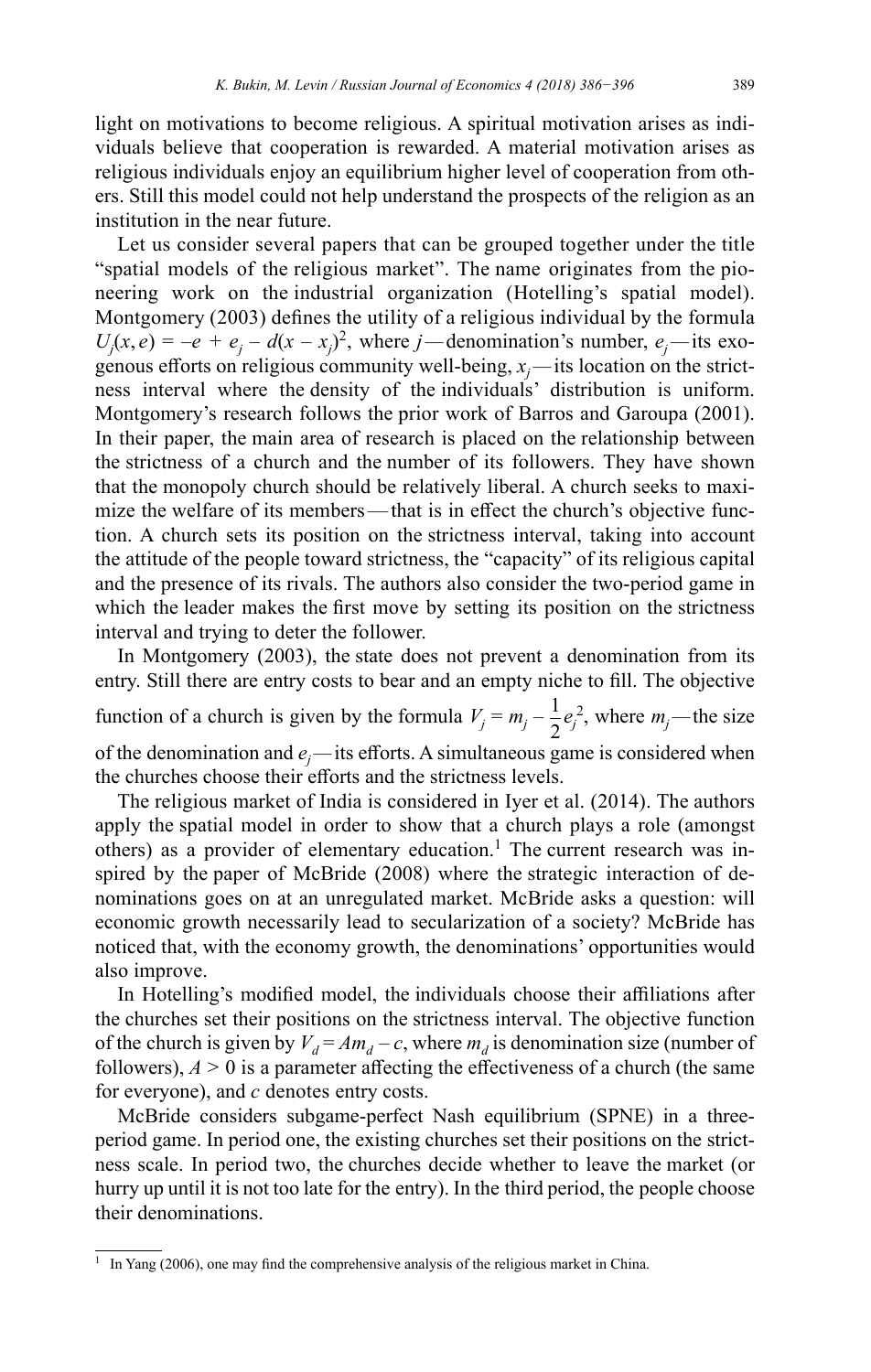McBride investigated some particular cases with 3 and 4 churches in the market. He found a cap on the number of churches under given parameters of the model. He managed to perform a qualitative analysis of the religious trends as a result of the change of attitude on strictness.

In the current research, the McBride's approach was seriously modified. We have included into the utility function of an individual, not only the desire for the closest strictness, but also the "capacity" of a given church which is related to the denomination size. Similar to McBride's model, we consider the unregulated religious market. That will allow us to consider the birth of sects that will find their position on the strictness interval along with the "official" churches.

#### **2. Recent developments**

In Bukin and Levin (2018), the sects can emerge without entry costs and they exist along with the official denominations. In contrast to the existing models, where agents seek the closest church in terms of strictness, the capacity of the church also matters to the people. This capacity directly affects religious capital acquisitions. The natural cap on the number of denominations in McBride (2010) was associated with the entry costs. In Bukin and Levin (2018), such a boundary does not exist. Although the majority of results in this paper are proven under the assumption of a uniform density of strictness amongst the agents, it is shown that the shift in religious preferences towards milder strictness will result in a monopoly church lowering its strictness. Another interesting result is that the overall number of non-religious individuals will grow despite the shift in strictness of the official church which leads to growing number of moderate believers joining the monopoly.

Hereafter we provide the main results from Bukin and Levin (2018).

In this paper, all denominations and sects that may arise maximize the number of church-goers.

Let  $m_d$  be the expected number of the flock affiliated with the church *d*. Then the objective function of a church will be maximized:  $m_d \rightarrow$  max.

In McBride (2010), an agent *i* located on the strictness interval at  $s_i$  seeks the closest church in terms of strictness i.e.  $-|s_i - s_d| \rightarrow \max$  (search amongst existing churches and sects).

In Bukin and Levin (2018), the agent's choice problem was reconsidered. Along with the choice of a church with the appropriate strictness, an agent looks for the "capacity" of a church which is associated with the size of its flock. Then tor the capacity of a church which is associated with the size of its nock. Then<br>the problem becomes  $k \sqrt{m_d} - |s_i - s_d| \rightarrow \text{max}$ . Parameter  $k > 0$  can be interpreted as the valuation of the religious capacity of a denomination across all individuals.

We begin with the case of the monopoly church.

The individuals are uniformly spread over the unit length strictness segment [0, 1]. Among these individuals there are moderate believers (in the neighborhood of  $s = 0$ ) as well as the individuals who prefer strict faith. These may unite and later form a strict sect whose strictness will be  $s = 1$ . Moderately religious individuals may prefer to avoid the only official church in the market and their subsequent choice of strictness will be  $s = 0$ . The uniform distribution of strictness assumption will result in the symmetric output of the game which will be described below.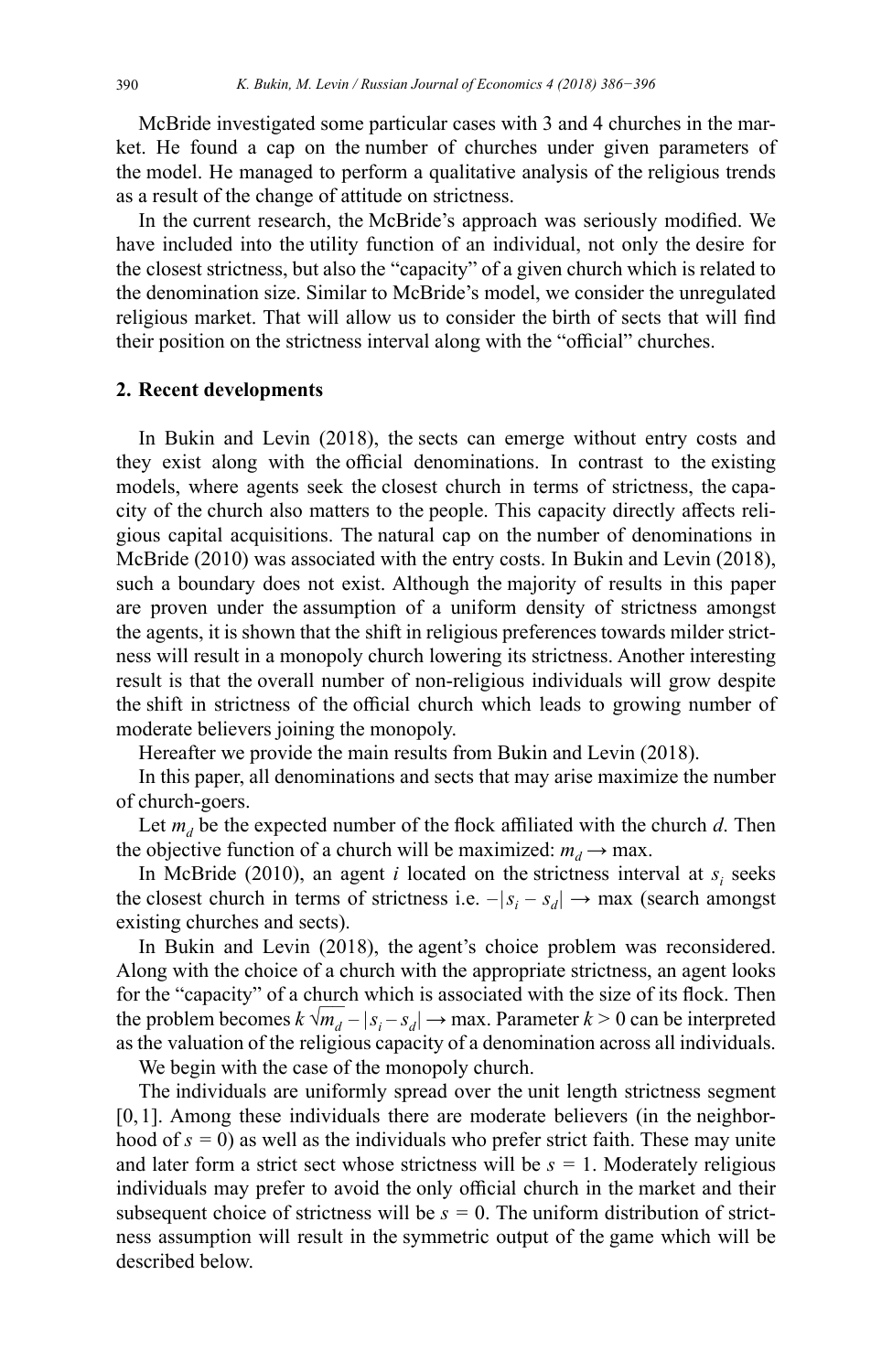## **3. Game description**

This is a symmetric information game consisting of 3 periods. In period 1, the church chooses its location on the strictness segment. In period 2, sects will arise and they choose their respective locations. In period 3, agents choose the most preferable church or sect to join. Due to the uniform distribution of strictness among individuals, it is clear that the monopoly church will choose the central location  $s^* = \frac{1}{2}$ 2 .

The proof of the following two propositions that follow can be found in Bukin & Levin, 2018.

*Proposition 1.*

Let  $k < \frac{1}{2}$ 2 . Then the agents distributed over [0, *ε*], where *ε* is the root of the equa-Let  $k < \frac{1}{2}$ . Then the agents c<br>tion  $k\sqrt{\varepsilon} - k\sqrt{1 - 2\varepsilon} = 2\varepsilon - \frac{1}{2}$ 2 , will stay non-religious, the agents distributed over  $[1 - \varepsilon, 1]$  will join the sect and the rest of the individuals will join the monopoly church.

Now let us consider the case of the two official churches.

In period 1 of the game, two churches enter the market. As in the case of monopoly, non-believers and agents preferring strictness will form their communities. In contrast to the odd-numbered case, we show that the center of the strictness segment is vacant and can be filled in by an emerging additional sect.

# *Proposition 2.*

Let  $k < \frac{1}{2\sqrt{2}}$ . Strictness segment will be split into sub-segments represent- $2√2$ <br>ing affiliations: non-believers fill in [0, *ε*]; church 1 covers [*ε*,  $\frac{1}{2} - ∂$ ]; a sect will appear covering  $\left[\frac{1}{2} - \delta, \frac{1}{2} + \delta\right]$ ; church 2 covers  $\left[\frac{1}{2} - \delta, \frac{1}{2} + \delta\right]$  $+ \delta$ ,  $1 - \varepsilon$ ]; strict sect fills in  $\left[1-\varepsilon, 1\right]$ .  $\varepsilon$  is the solution of equation 3 $\varepsilon - \frac{1}{2}$ 2  $= 2k(\sqrt{ε})$ *<sup>ε</sup>* – *√*  $[\varepsilon, \frac{1}{2} - \varepsilon]$ ; str<br> $\frac{1}{2} - \frac{3}{2} \varepsilon$ *ε*), and 2*δ* = *ε*.

The proposition 2 result may seem unrealistic: how would the official churches allow for the sect establishment right in the middle of the strictness segment? However, in this particular model, sect formation does not bear any entry costs. When costs are imposed, the result may be different.

## **4. New results**

Now let us consider the effect of entry costs imposed on the strict sect on the position of a monopoly church.

In the case of just one official church, the question arises whether its capacity in terms of church-goers will be affected by the government decision to hinder the appearance of a strict sect in the religious market. To model this hindrance, we will introduce entry costs making the evolvement of a sect with the maximum strictness level more costly.

Intuition tells us that as a result of this government interference, the sect will employ less flock, the official church will strengthen and acquire more church-goers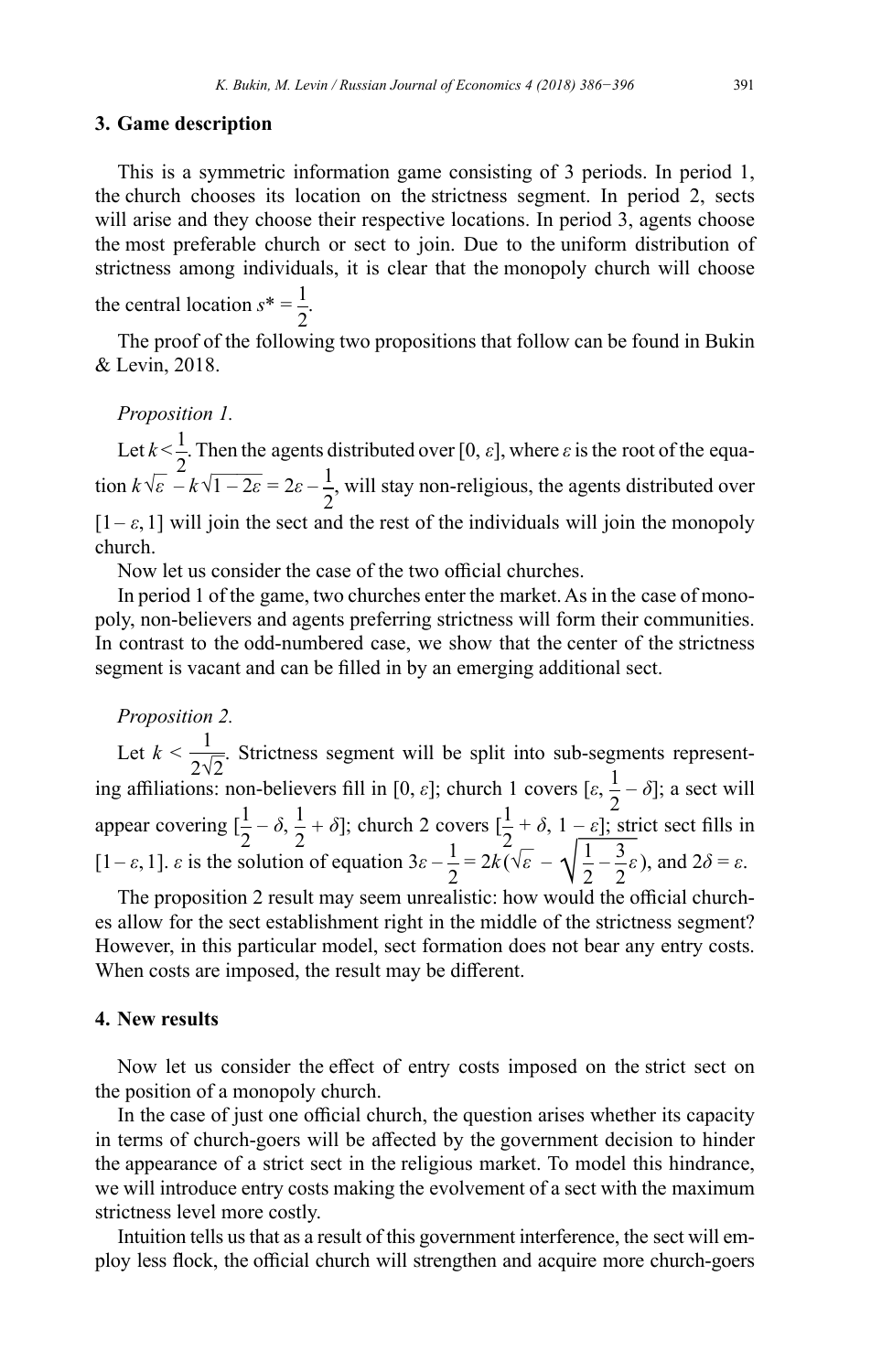and, moreover, its growth will affect those individuals that hesitate between joining the church and staying non-religious. This affiliation change will make the community of non-religious people less inhabited. In the case of prohibitively high entry costs, the sect will shrink to zero and the monopoly will take control over the majority of individuals with a small proportion of non-religious people remaining.

Before we go ahead with the formal proposition, let us think over the game modification allowing for government interference.

First of all, the information becomes asymmetric. In period 0, the authorities set out laws aimed at making the formation of a strict sect difficult. Although this information is available to everyone, the monopoly church, choosing its strictness on the "strictness interval", is unable to assess the implications of the anti-

sect law. That means in period 1, the monopoly prefers position at  $s^* = \frac{1}{2}$ 2 similar to the zero costs case. In period 2, the strict sect establishes itself at  $s^* = 1$ . In period 3, people decide either to join the official church or to join the sect or to choose the  $s^* = 0$  level which can be interpreted as the formation of community of non-religious individuals.

To formalize the model, let us denote by *c* entry costs of a sect, non-religious individuals inhabit the segment  $[0, \varepsilon]$ , and the individuals with the high strictness preference inhabit  $[1-\varepsilon', 1]$  given the "moderate" level of *c* costs. It is clear that both *ε* and *ε'* depend on *c* provided the fixed value of *k*. So we can use notation *ε*(*c*) and *ε'*(*c*).

#### *Proposition 3.*

In the game described above with  $k < \frac{1}{2}$ 2 , the strictness segment is split into 3 sub-segments: non-religious individuals occupy  $[0, \varepsilon]$ , the church covers  $[\varepsilon, 1-\varepsilon']$ and the sect followers inhabit  $[1-\varepsilon', 1]$ .

For each  $k < \frac{1}{2}$  $\frac{1}{2}$ , there exists  $c_{\text{max}} > 0$  such that for  $c \ge c_{\text{max}}$ , the sect will not arise.

Moreover, for each such  $c_{\text{max}}$ , the minimum sect dimension  $\varepsilon'_{\text{min}}$  exists such that  $\varepsilon' \geq \varepsilon'_{\min}$ .

The values of 
$$
\varepsilon(c)
$$
 and  $\varepsilon'(c)$  satisfy the system of equations and inequality  
\n
$$
k\sqrt{\varepsilon} - \varepsilon = k\sqrt{1 - \varepsilon - \varepsilon'} - \frac{1}{2} + \varepsilon
$$
\n(1)

$$
\kappa \sqrt{\varepsilon - \varepsilon} - \kappa \sqrt{1 - \varepsilon - \varepsilon} - \frac{1}{2} + \varepsilon
$$
  
\n
$$
k \sqrt{\varepsilon'} - \varepsilon' - c = k \sqrt{1 - \varepsilon - \varepsilon'} - \frac{1}{2} + \varepsilon'
$$
 (1)

$$
c \leq \frac{1}{2} - k\sqrt{1 - \varepsilon} \tag{3}
$$

It can be also shown that *dε dc* and  $\frac{d\varepsilon'}{dc}$  are negative for  $0 < c < c_{\text{max}}$ .

*Proof.*

Equations (1) and (2) characterize the equilibrium individuals on the strictness segment. As for (3), this inequality describes the condition under which the strictest individual prefers to join the sect. Inequality (3) can be interpreted as a participation constraint for sectarian activity.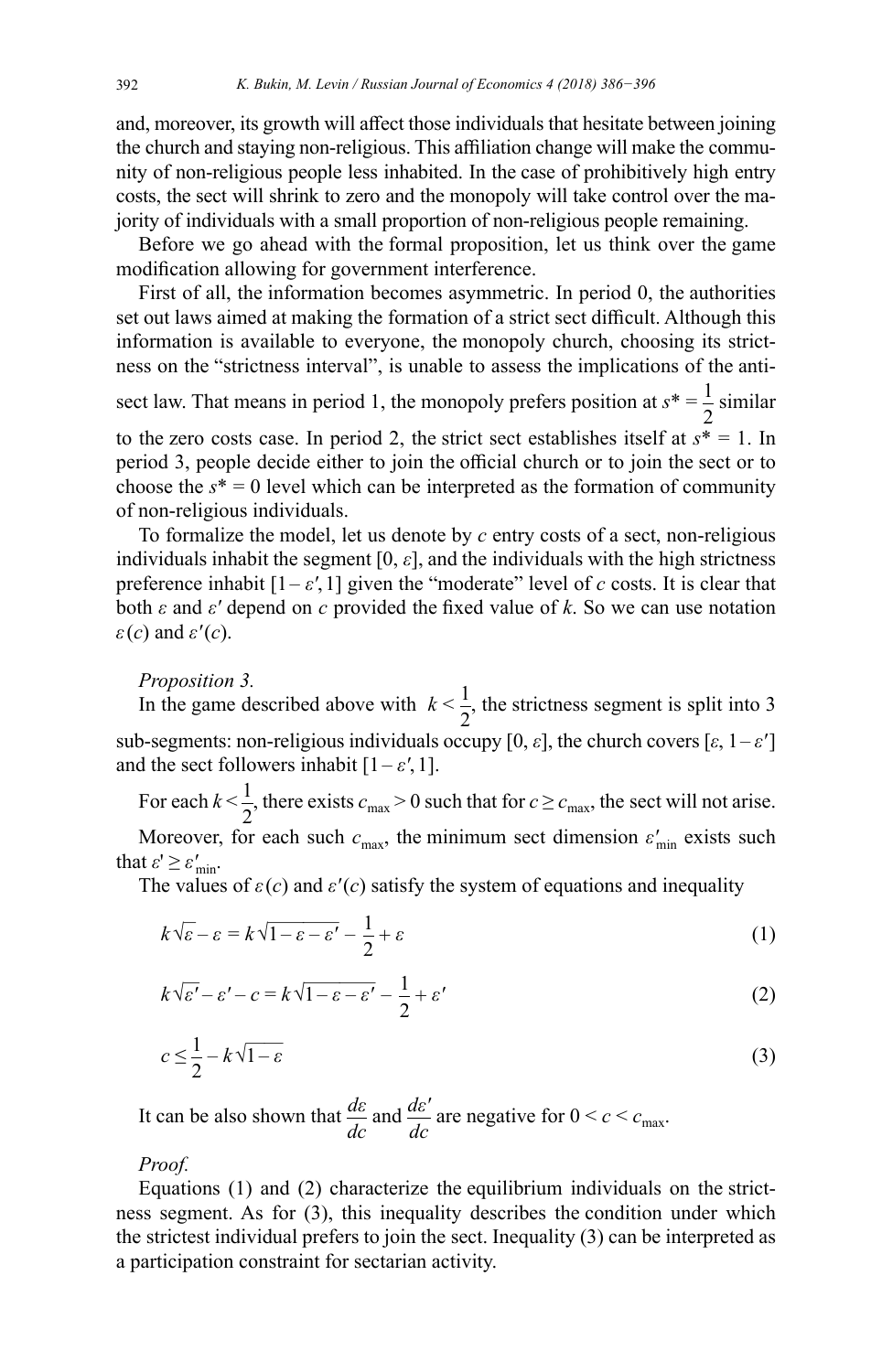**Table 1** Dependence of the strict sect parameters on value of *k*.

| k    | $c_{\text{max}}/c_{\text{min}}$ |  |
|------|---------------------------------|--|
| 0.45 | 0.077/0.069                     |  |
| 0.40 | 0.130/0.051                     |  |
| 0.35 | 0.180/0.038                     |  |
| 0.30 | 0.225/0.030                     |  |
| 0.25 | 0.277/0.016                     |  |
| 0.20 | 0.325/0.008                     |  |
| 0.15 | 0.368/0.005                     |  |
| 0.10 | 0.413/0.0018                    |  |

*Source:* Authors' calculations.

The system  $(1)$ – $(3)$  will be solved numerically by the Wolfram Mathematica package. The results are presented in Table 1 and are approximate. See also the Appendix Table A providing information on *k*, *c*, *ε*, *ε'*.

The comparative statics statement follows from first-order differentiation of the equation (1). Then we get:

$$
\left(\frac{k}{2\sqrt{\varepsilon}}+\frac{k}{2\sqrt{1-\varepsilon-\varepsilon'}}-2\right)d\varepsilon+\frac{k}{2\sqrt{1-\varepsilon-\varepsilon'}}d\varepsilon'=0
$$
\n(4)

The result will follow if we evaluate the sign of coefficient functions in this equation. It is based on inequality  $\left(\frac{k}{2\sqrt{\varepsilon}}\right)$ + *k* sign of coefficient functions in this<br>  $\frac{k}{2\sqrt{1-\varepsilon-\varepsilon'}}-2$  > 0 for all *k* and  $\varepsilon$ , *ε'* values presented in Appendix Table A and beyond (clearly, *ε*(*c*) and *ε'*(*c*) are continuous functions of *c*). It may seem strange that  $\left(\frac{k}{2\sqrt{\varepsilon'}}\right)$ + *k*  $\frac{k}{2\sqrt{1-\varepsilon-\varepsilon'}} - 2$  <br>  $\left(\frac{k}{2\sqrt{1-\varepsilon-\varepsilon'}}\right) <$ 0 for all *k* and *ε*, *ε'* values taking into account *ε'*min in the denominator that can be small (see Table 1). However, at the same time, the smaller the  $\varepsilon'_{\text{min}}$ , the smaller the corresponding *k* value.

According to (4), the signs of *dε* and *dε'* are the same. Then they are negative given *dc >* 0. Otherwise for growing costs, the sects would be growing which contradicts the system of equations and common sense as well.

Now we turn our attention to the emergence of a strict sect in the case of the two official churches.

#### *Proposition 4.*

In the three stage game, when two official churches choose their strictness in stage one and three sects emerge in stage two, the rise in the costs of entry for the strict sect will lower its flock, will make the moderate sect more liberal, and will diminish the number of non-religious individuals.

#### *Proof.*

Since the first move is done by the official churches, they choose the same positions on the strictness interval as in the case of the free entry for sects. Denote them as earlier by  $s_1$  and  $s_2$ . To describe the equilibrium positions of denominations and sect, we have to introduce four unknowns  $\varepsilon_1$ ,  $\varepsilon_2$ ,  $\varepsilon_3$ ,  $\varepsilon_4$  and let the costs of entry for the strict sect be *c*. We assume that the moderate sect can still emerge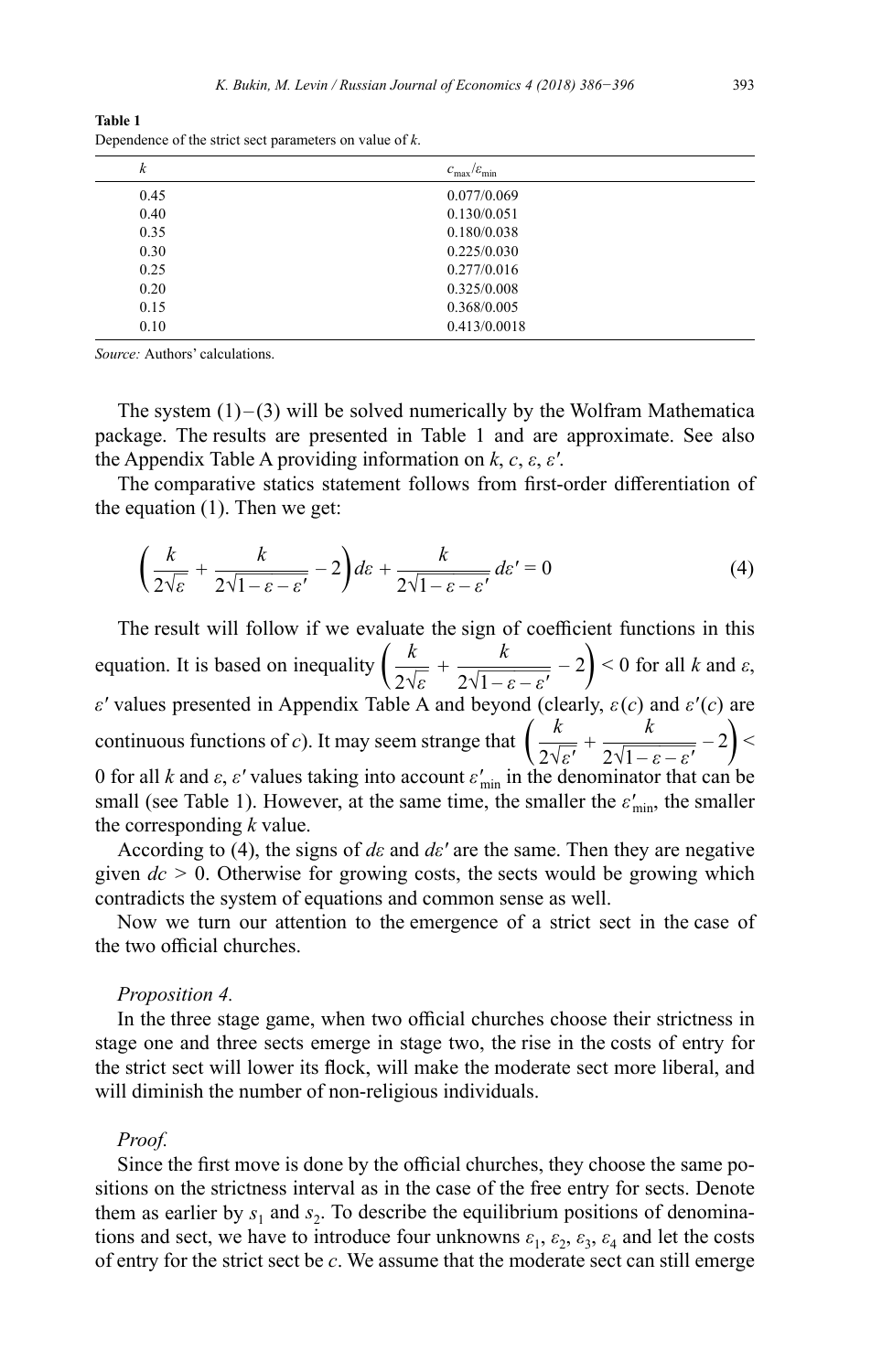without a hindrance. In order to find  $\varepsilon_i$ ,  $i = 1, 2, 3, 4$ , we have to solve the system of four equations and one inequality:

*K. Bukin, M. Levin / Russian Journal of Economics 4 (2018) 386–396*  
but a hindrance. In order to find 
$$
\varepsilon_i
$$
,  $i = 1, 2, 3, 4$ , we have to solve the system  
ur equations and one inequality:  

$$
k\sqrt{\frac{1}{2} - \varepsilon_1 - \varepsilon_2} - (s_1 - \varepsilon_1) = k\sqrt{\varepsilon_1} - \varepsilon_1
$$
(5)  

$$
k\sqrt{\frac{1}{2} - \varepsilon_1 - \varepsilon_2} - (\frac{1}{2} - s_1 - \varepsilon_2) = k\sqrt{\varepsilon_2 + \varepsilon_3} - \varepsilon_2
$$
(6)

$$
k\sqrt{\frac{1}{2} - \varepsilon_1 - \varepsilon_2} - (\frac{1}{2} - s_1 - \varepsilon_2) = k\sqrt{\varepsilon_2 + \varepsilon_3} - \varepsilon_2
$$
(6)  

$$
k\sqrt{\frac{1}{2} - \varepsilon_1 - \varepsilon_2} - (\frac{1}{2} - s_1 - \varepsilon_2) = k\sqrt{\varepsilon_2 + \varepsilon_3} - \varepsilon_2
$$
(6)  

$$
k\sqrt{\varepsilon_2 + \varepsilon_3} - \varepsilon_3 = k\sqrt{\frac{1}{2} - \varepsilon_3 - \varepsilon_4} - (s_2 - \frac{1}{2} - \varepsilon_3)
$$
(7)

$$
k\sqrt{\varepsilon_2 + \varepsilon_3} - \varepsilon_3 = k\sqrt{\frac{1}{2} - \varepsilon_3 - \varepsilon_4} - (s_2 - \frac{1}{2} - \varepsilon_3)
$$
(7)  

$$
k\sqrt{\varepsilon_4} - \varepsilon_4 - c = k\sqrt{\frac{1}{2} - \varepsilon_3 - \varepsilon_4} - (1 - \varepsilon_4 - s_2)
$$
(8)

$$
k\sqrt{\varepsilon_4} - \varepsilon_4 - c = k\sqrt{\frac{1}{2} - \varepsilon_3 - \varepsilon_4} - (1 - \varepsilon_4 - s_2) \tag{8}
$$

$$
\sqrt{2} \zeta_3^2 + \zeta_4^2 + \zeta_2^2
$$

The last inequality represents the participation constraint for the strict sect. We consider it non-binding.

Let us apply the total differential to the equation (8).

Then we get:

ider it non-binding.  
\nLet us apply the total differential to the equation (8).  
\nthen we get:  
\n
$$
\left(\frac{k}{2\sqrt{\varepsilon_4}} + \frac{k}{2\sqrt{\frac{1}{2} - \varepsilon_3 - \varepsilon_4}} - 2\right) d\varepsilon_4 + \frac{k d\varepsilon_3}{2\sqrt{\frac{1}{2} - \varepsilon_3 - \varepsilon_4}} = d\varepsilon > 0
$$
\n(10)

We know that  $d\varepsilon_3 \leq 0$  since the strict official church, due to the acquisition of the more strict individuals after the introduction of entry costs, becomes more numerous and attracts adjacent individuals from the left, hence we get  $d\varepsilon_4 < 0$ since  $\left(\frac{k}{2\sqrt{\varepsilon}}\right)$ *ε*4 + *k* at  $d\epsilon_3 \le 0$  since<br>individuals at<br>attracts adjace<br> $\frac{k}{2\sqrt{\frac{1}{2}-\epsilon_3-\epsilon_4}}$  $\frac{1}{2} - \varepsilon_3 - \varepsilon_4$  $-2$   $\geq$   $\geq$  0 (see the previous proposition).

A similar argument can be applied to the total differentials of the equations from (5) to (7). Finally we get:

$$
2\sqrt{\frac{1}{2}} - \varepsilon_3 - \varepsilon_4
$$
  
similar argument can be applied to the total differentials of the equations  
(5) to (7). Finally we get:  

$$
\left(\frac{k}{2\sqrt{\varepsilon_1}} + \frac{k}{2\sqrt{\frac{1}{2}} - \varepsilon_1 - \varepsilon_2} - 2\right) d\varepsilon_1 = -\frac{k d\varepsilon_2}{2\sqrt{\frac{1}{2} - \varepsilon_1 - \varepsilon_2}}
$$
(11)

That means that the differentials  $d\varepsilon_1$  and  $d\varepsilon_2$  have the same negative sign.

Due to the incurred costs, the positions of the churches and sects on the segment become asymmetric: now  $\varepsilon_2 > \varepsilon_3$  and the average strictness of the moderate sect goes down.

If the government is rather inclined to control the strict church while leaving the moderate sect on its own, denominations will be located on the strictness segment similarly to the monopoly case. The strict sect will shrink; Church 2 will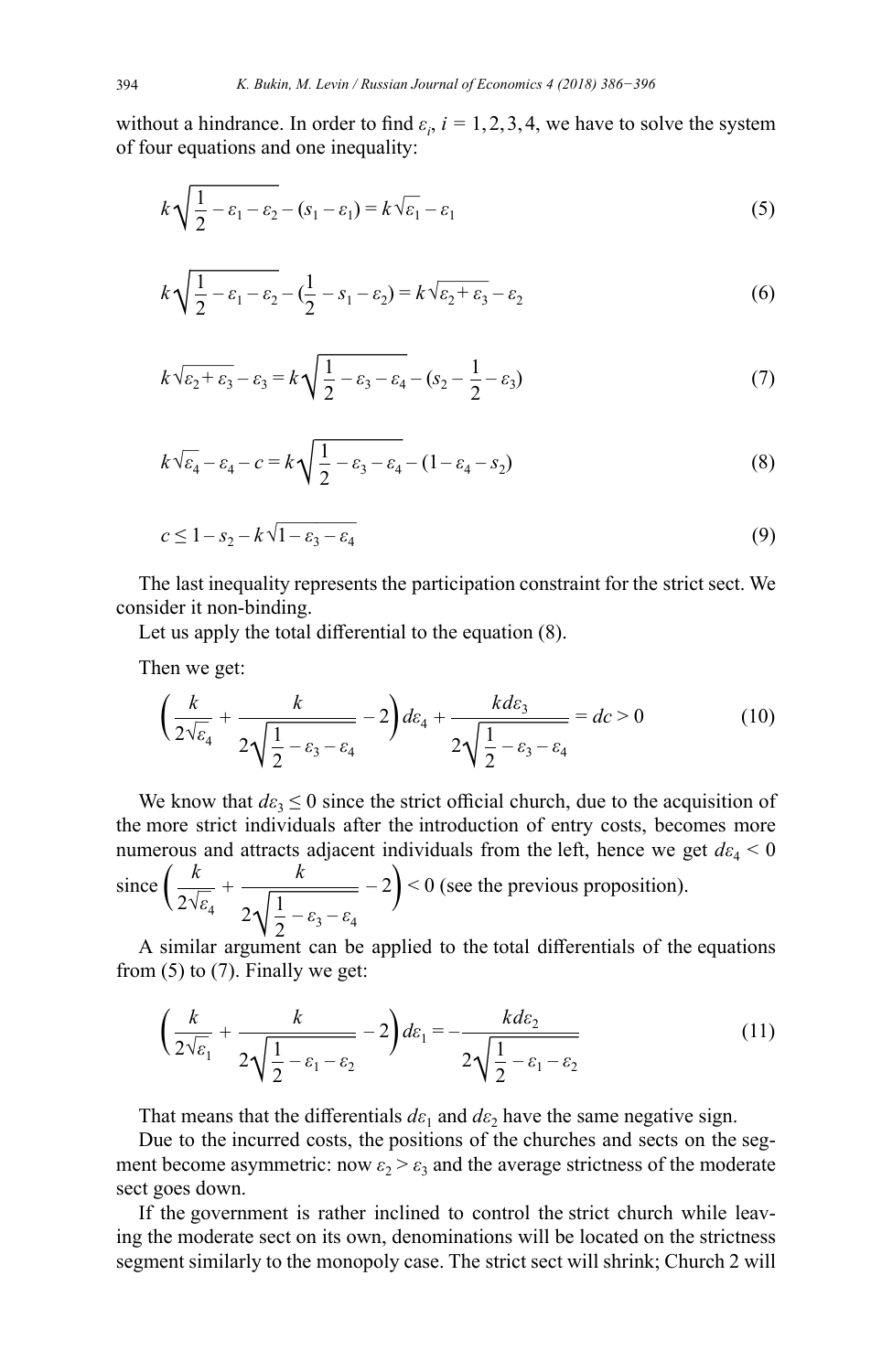gain additional followers both from the right and from the left. Church 1, which is less strict than Church 2, will have its own acquisitions: it will recruit supporters who could have chosen a moderate sect; some marginally religious people will prefer to join it as well.

Imposing costs on a moderate sect will not drastically change the picture. Let us suppose these costs are tolerable and will not lead to sect prohibition, then two official churches benefit from deterrence (prohibition will be beneficial for these churches even to a greater extent). Compared with the case when only the strict sect is deterred, the maximum allowable costs of entry  $c_{\text{max}}$  will decline.

The case of odd-numbered official churches almost copies the monopoly case. It is clear that the maximum allowable costs for the sect's entry will be lower compared with the monopoly church case.

#### **5. Conclusion and prospects for further research**

The current research was aimed at improving the model formulated in Bukin and Levin (2018). In the case of one official church, it was shown that the entry deterrence of a strict church will result in diminishing its population, increasing the number of the official church-goers and a moderate decline in non-religious agents. It was also found that the minimum sect size  $\varepsilon'_{\min}$  exists. By even a negligible excess of the maximum entry costs, the sect will simply cease to exist. Similar results are valid in the case of the two official churches.

All previous research was based on the version of Hotelling's spatial model at a "frozen" time. It would be interesting to work out a dynamic model in which two concurrent processes are analyzed: in the presence of the secular trend in population, a strict sect due to its fertility rate retains its population or may even grow.

#### **References**

- Azzi, C., & Ehrenberg, R. (1975). Household allocation of time and church attendance. *Journal of Political Economy*, *83* (1), 27–56.<https://doi.org/10.1086/260305>
- Barros, P. N., & Garoupa, N. M. (2002). An economic theory of church strictness. *Economic Journal*, *112* (481), 559–576.<https://doi.org/10.1111/1468-0297.00730>
- Berman, E. (2000). Sect, subsidy, and sacrifice: An economist's view of ultra-orthodox Jews. *Quarterly Journal of Economics*, *115* (3), 905–953.<https://doi.org/10.1162/003355300554944>
- Bukin, K, & Levin, M. (2018). Competition in the regulated religious market. *Ekonomicheskaya Politika*, *13* (1), 218–233. (In Russian). <https://doi.org/10.18288/1994-5124-2018-1-08>
- Grzymala-Busse, A. (2014). Good clubs and community support: Explaining the growth of strict religions. *Journal of Church and State*, *56* (2), 269–299. <https://doi.org/10.1093/jcs/css105>
- Iannaccone, L. R. (1992). Sacrifice and stigma: Reducing free-riding in cults, communes and other collectives. *Journal of Political Economy, 100* (2), 271–292. <https://doi.org/10.1086/261818>
- Iannaccone, L. R. (1994). Why strict churches are strong. *American Journal of Sociology*, *99* (5), 1180–1211. <https://doi.org/10.1086/230409>
- Iannaccone, L. R. (1998). Introduction to the economics of religion. *Journal of Economic Literature*, *36* (3), 1465–1495.

Iannacone, L. R., Finke, R., & Stark, R. (1997). Deregulating religion: The economics of church and state. *Economic Inquiry*, *35* (2), 350–364.<https://doi.org/10.1111/j.1465-7295.1997.tb01915.x>

Iannacone, L. R., Olson, D. V. A., & Stark, R. (1995). Religious resources and church growth. *Social Forces*, *74* (2), 705–731. <https://doi.org/10.2307/2580498>